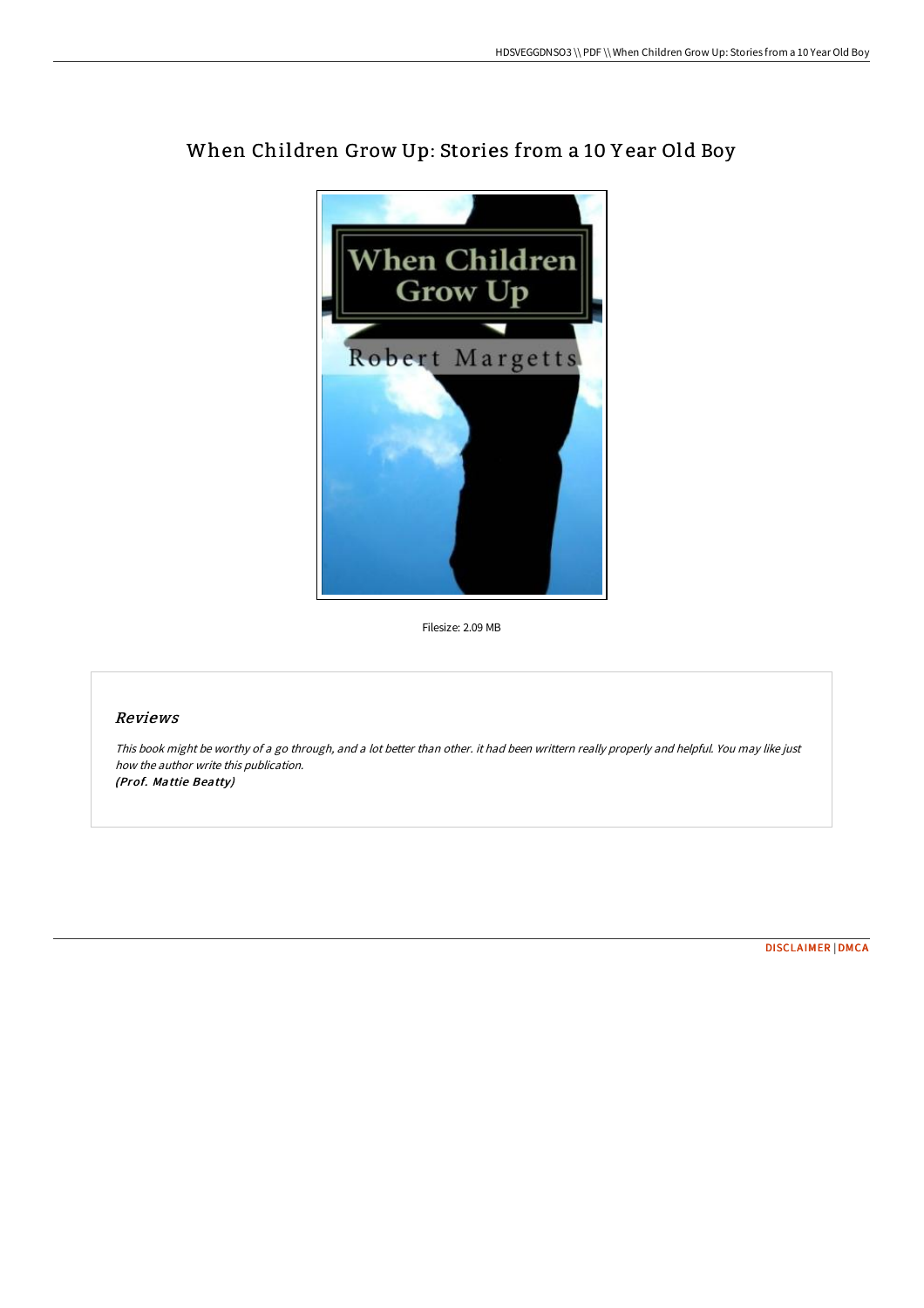## WHEN CHILDREN GROW UP: STORIES FROM A 10 YEAR OLD BOY



Createspace, United States, 2013. Paperback. Book Condition: New. 254 x 178 mm. Language: English . Brand New Book \*\*\*\*\* Print on Demand \*\*\*\*\*.On a bitterly cold morning, I lay half awake, cognizant to the sound of the crying wind as it wiggled through the small cracks in the circular bay window above my head. Countless attempts to seal the tiny crevices where the stained glass joined the wooden panes with fresh layers of white silicone only seemed to worsen the situation. The decayed old particles cracked and flaked, leaving minuscule passageways for the outside world to gain entrance in the two story sanctuary. The attic, adjacent to the bedroom was dark, but not completely barren of life. The tangerine light of the full moon sifted through the rotting ventilation eaves in the end walls revealing cobweb-festooned rafters under a 45 degree peaked roof. Moist silk aqueducts linked together throughout the entire attic allowing swift passage for the carnivorous arachnids that patrolled the area like German Gestapo guards outside Block 11 in Auschwitz. The sticky orb traps, meticulously spun by a handful of hungry arachnid protected the book of short stories from curious insects that unknowingly trespassed their temple. These fanged vampires were the sentinels of the attic, the guardians of flayed humans. They stood vigil over something that was no longer there, honoring ways that had long ago ceased to exist except as a distant memory. Deep inside the attic, these vermin slept sound, for they lived in a dream world where heroes walked tall during the wee sleeping hours of the night, and chivalry and justice were synonymous with honor. Only the Story Teller survived and these are his stories.

 $_{\rm PDF}$ Read When [Children](http://techno-pub.tech/when-children-grow-up-stories-from-a-10-year-old.html) Grow Up: Stories from a 10 Year Old Boy Online ⊕ [Download](http://techno-pub.tech/when-children-grow-up-stories-from-a-10-year-old.html) PDF When Children Grow Up: Stories from a 10 Year Old Boy